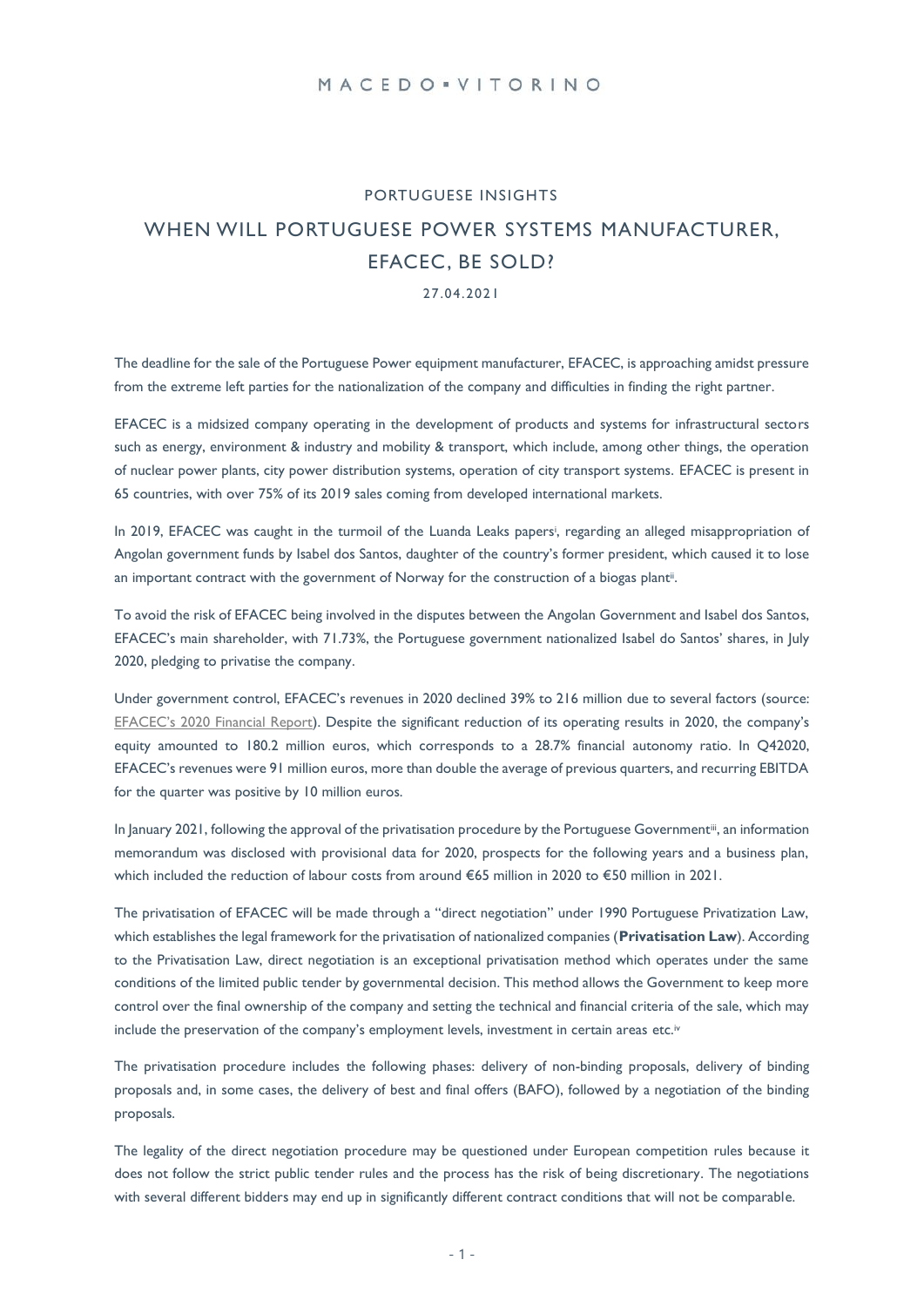### MACEDO · VITORINO

This poses challenges to the Government when setting the negotiation terms and its ability to accept fundamental changes to the deal conditions in the course of the negotiations, but also to the private bidders, who need to be mindful that adherence to the Government's goals set out in the request for proposals process documents may be as important, if not more, as the price offered.

This point is underpinned in the Secretary of State's statements when announcing the tender. João Nuno Mendes noted that the "choice will depend on both technical and financial criteria". The "technical criteria" include "the strengthening of the company's economic and financial capacity". The Secretary of State also stated that it would be "absolutely critical" that the winning bidder is capable of improving the company's "export capacity".

In our view, to meet the Government's objectives, bidders must understand the markets where EFACEC operates and be prepared to keep production in Portugal and not to make significant work force reductions for a defined period of time.

The successive delays in the selection of the final bidders seem to show that it has been difficult to find a bidder capable of meeting the Portuguese government's requirements.

Misunderstanding the way deals with Portuguese public authorities are done is one of the main reasons for protracted negotiations and last-minute changes of mind and heart.

#### **CONTACT PARTNERS**

António de Macedo Vitorino Email[: avitorino@macedovitorino.com](mailto:avitorino@macedovitorino.com) Mobile: 351 935 241 911

André Vasques Dias Email[: adias@macedovitorino.com](mailto:adias@macedovitorino.com) Mobile: 351 935 241 904

#### **ABOUT US**

MACEDO VITORINO is a leading Portuguese law firm. We advise domestic and foreign clients in a wide range of business sectors, including banking, distribution, industry, energy, TMT and projects. Since the foundation of our firm in 1996 we have been involved in several high-profile transactions in all of the firm's fields of practice, such as banking and finance, capital markets, M&A, privatisations and public-private partnerships. We have also acted on many complex disputes and restructurings.

We are known for our professional and client-oriented approach to complex and difficult matters.

MACEDO VITORINO has strong relationships with many of the leading international firms in Europe, Asia and the Americas, which enable us to handle cross-border transactions effectively.